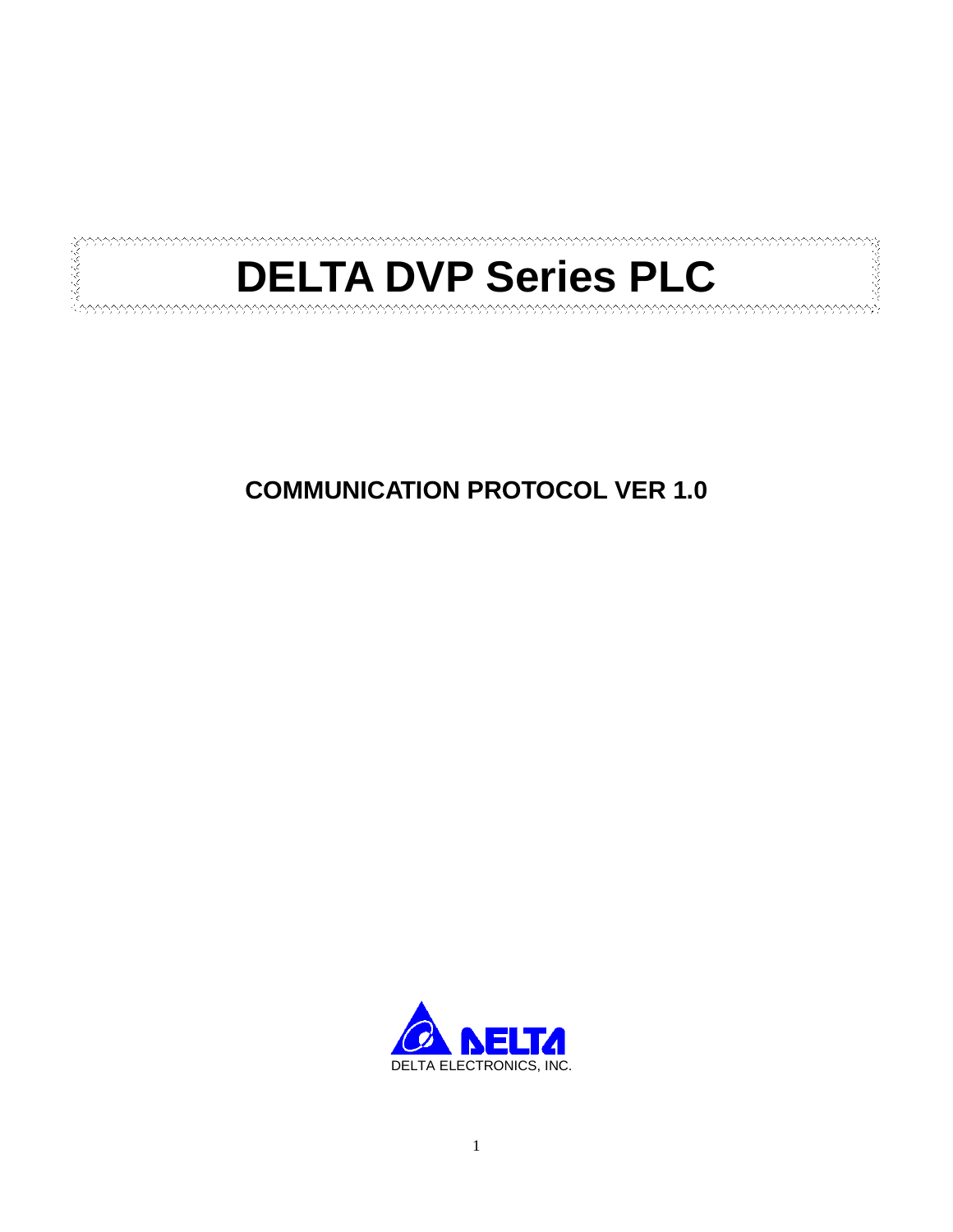- 1. Communication Interface: RS-232C
- 2. Communication Protocol ASCII mode, 9600(Baud rate),7(Data length), EVEN(Parity),1

(Stop bit)

3. Communication Data Frame

| <b>STX</b>       | Start character ".' (3AH)                         |
|------------------|---------------------------------------------------|
| ADR <sub>1</sub> | Communication address:                            |
| ADR 0            | 8-bit address consists of 2 ASCII codes           |
| CMD <sub>1</sub> | Command code:                                     |
| CMD <sub>0</sub> | 8-bit command consists of 2 ASCII codes           |
| DATA $(0)$       | Contents of data:                                 |
| DATA $(1)$       | $n \times 8$ -bit data consist of 2n ASCII codes. |
|                  | $n \leq 37$ , maximum of 74 ASCII codes           |
| DATA $(n-1)$     |                                                   |
| LRC CHK 1        | LRC check sum:                                    |
| LRC CHK 0        | 8-bit check sum consists of 2 ASCII codes         |
| END <sub>1</sub> | End character:                                    |
| END <sub>0</sub> | $END 1 = CR (ODH)$ , $END 0 = LF (OAH)$           |

ADR (Communication Address)

Valid communication addresses are in the range of 0…31. Communication address equals to 0 means broadcast to all PLC, the PLC will reply normal message to the master device. For example, communication to PLC with address 16 decimal:

 $(ADR 1, ADR 0)=1$ ', '0' $\Rightarrow$ '1'=31H, '0' = 30H

■ CMD (Command code) and DATA (data characters)

The format of data characters depends on the command code. For example, reading continuous 8 words form starting device address 0614H of PLC with address 01H.

| <b>Field Name</b>          | Example (Hex) |
|----------------------------|---------------|
| Heading                    | 3A            |
| <b>Slave Address</b>       | 01            |
| Command code               | 03            |
| <b>Starting Address Hi</b> | 06            |
| <b>Starting Address Lo</b> | 14            |
| Number of Points Hi        | იი            |
| Number of Points Lo        |               |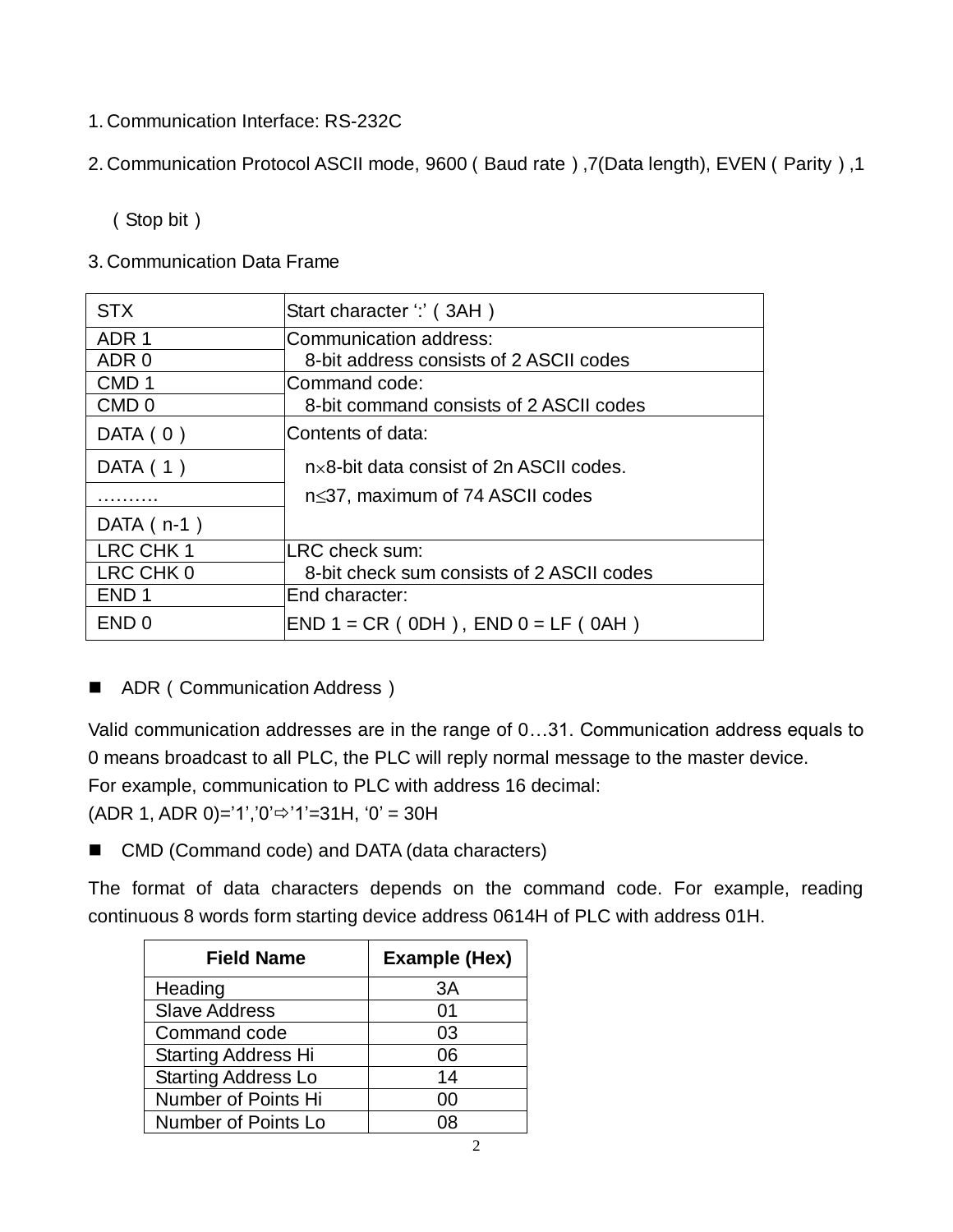| :heck<br>⊤rr∩r ∟ |  |
|------------------|--|
|------------------|--|

Number of Points(max)

 $= 18$  (for 16 bit register)

 $= 9$  (for 32 bit register)

Example: Reading Coils T20~T27 from slave device 01

PC→ PLC

":01 03 06 14 00 08 DA CR LF"

PLC→ PC

":01 03 10 00 01 00 02 00 03 00 04 00 05 00 06 00 07 00 08 B8 CR LF"

| <b>Field Name</b>  | Example (Hex) |
|--------------------|---------------|
| Slave Address      | 01            |
| Command code       | 03            |
| <b>Bytes Count</b> | 10            |
| Data Hi (T20)      | 00            |
| Data Lo (T20)      | 01            |
| Data Hi (T21)      | 00            |
| Data Lo (T21)      | 02            |
| Data Hi (T22)      | 00            |
| Data Lo (T22)      | 03            |
| Data Hi (T23)      | 00            |
| Data Lo (T23)      | 04            |
| Data Hi (T24)      | 00            |
| Data Lo (T24)      | 05            |
| Data Hi (T25)      | 00            |
| Data Lo (T25)      | 06            |
| Data Hi (T26)      | იი            |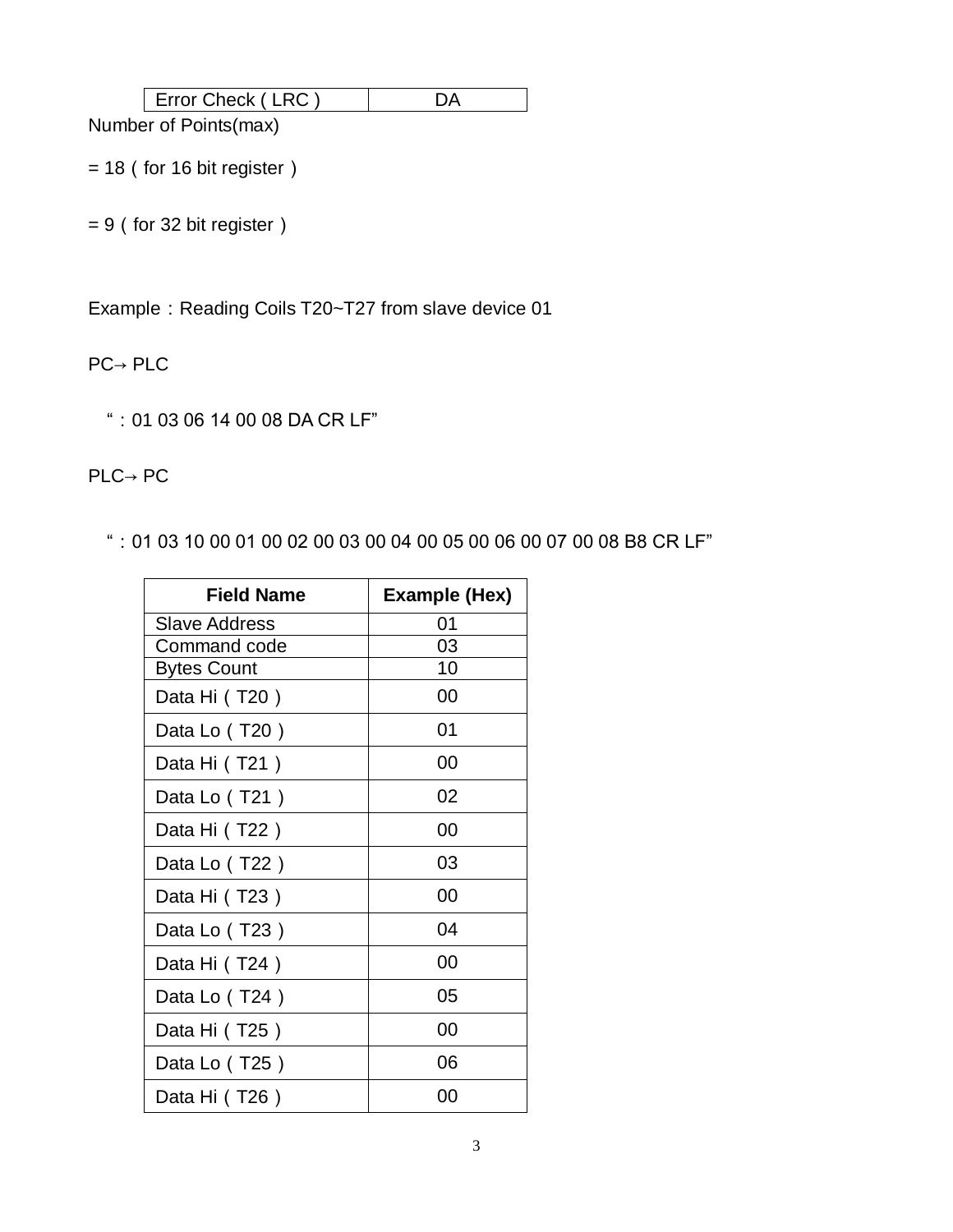| Data Lo (T26)     | 07  |
|-------------------|-----|
| Data Hi (T27)     | ΩO  |
| Data Lo (T27)     | 08  |
| Error Check (LRC) | C.R |

■ LRC CHK ( check sum )

LRC (Longitudinal Redundancy Check) is calculated by summing up, module 256, the values of the bytes from ADR1 to last data character then calculating the hexadecimal representation of the 2"s-complement negation of the sum.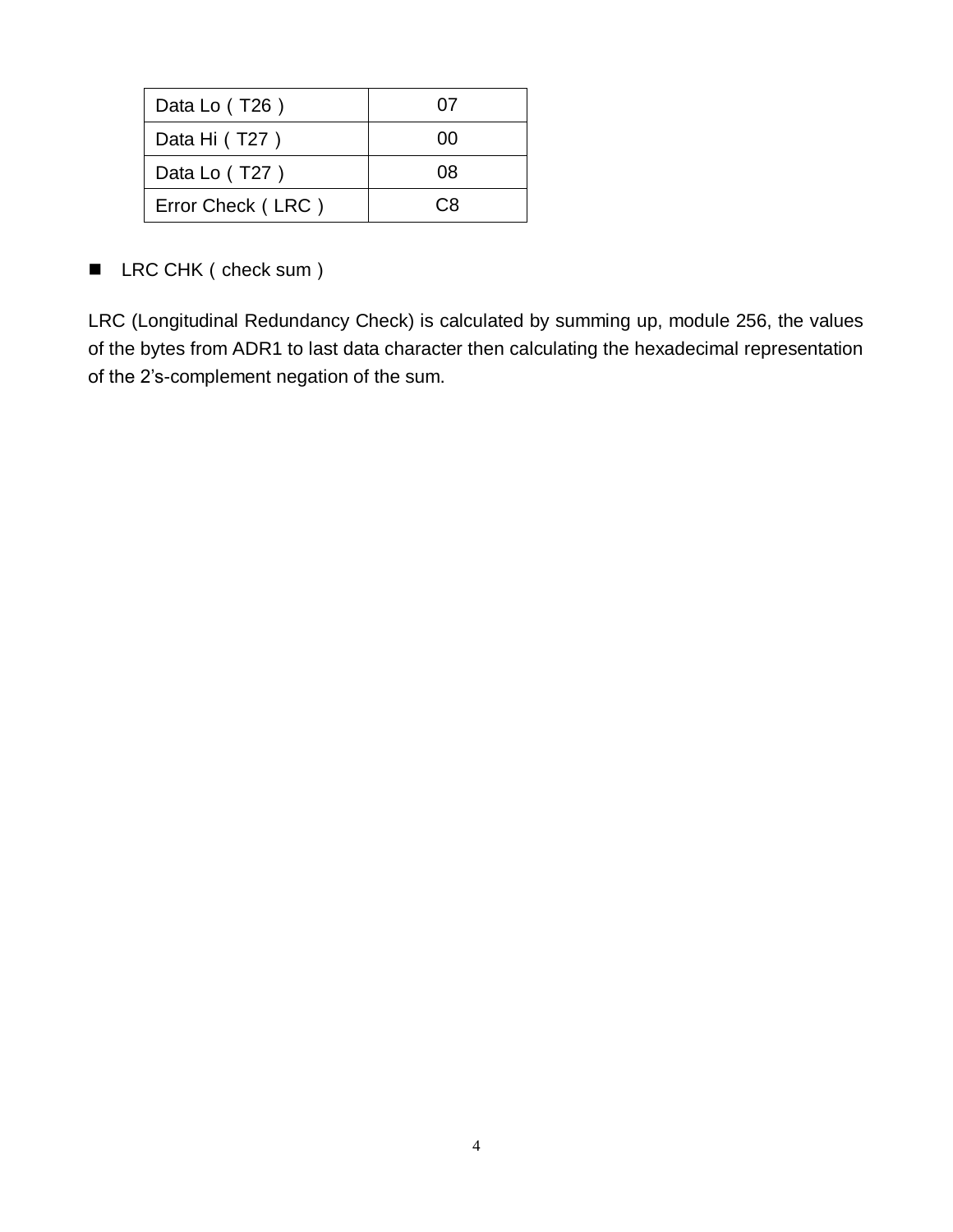For example, reading 1 word form address 0401H of the PLC with address 01H

| <b>STX</b>            |                         |
|-----------------------|-------------------------|
| ADR 1                 | $\overline{\mathbf{0}}$ |
| ADR 0                 | $\overline{4}$          |
| CMD <sub>1</sub>      | $^{\circ}$ 0'           |
| CMD <sub>0</sub>      | $\overline{3}$          |
|                       | $\overline{\mathbf{0}}$ |
| Starting data address | 4'                      |
|                       | $\overline{\mathbf{0}}$ |
|                       | 4'                      |
|                       | $^{\circ}$ O'           |
| Number of data        | $^{\circ}$              |
|                       | $^{\prime}$ O'          |
|                       | 4'                      |
| LRC CHK 1             | $\overline{F}$          |
| LRC CHK 0             | $\overline{6}$          |
| END <sub>1</sub>      | СR                      |
| END <sub>0</sub>      |                         |

01H+03H+04H+01H+00+01H = 0AH the 2"s-complement negation of 0AH is **F6**H

Exception response:

The PLC is been expected to return a normal response after receiving command messages from the master device. The following depicts the conditions that no normal response is replied to the master device.

The PLC does not receive the messages due to a communication error; thus the PLC has no response. The master device will eventually process a timeout condition.

The PLC receives the messages without a communication error, but cannot handle it, an exception response will return to the master device. In the exception response, the most significant bit of the original command code is set to 1, and an exception code explains the condition that caused the exception is returned.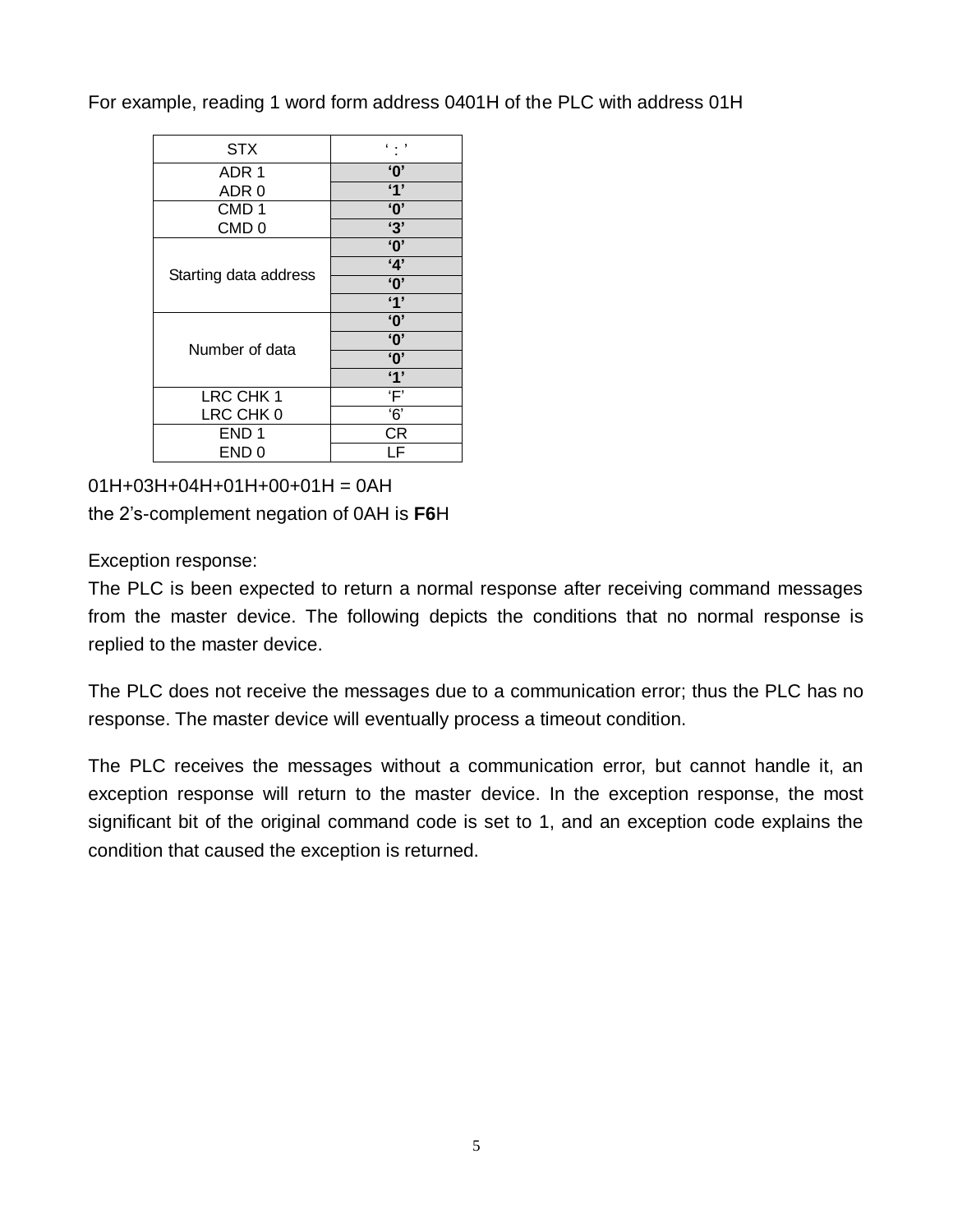An example of exception response of command code 01H and exception 02H:

Command message:

| <b>Field Name</b>          | Example (Hex) |
|----------------------------|---------------|
| Heading                    | 3A            |
| <b>Slave Address</b>       | 01            |
| Function                   | 01            |
| <b>Starting Address Hi</b> | 04            |
| <b>Starting Address Lo</b> | 00            |
| Number of Points Hi        | 00            |
| Number of Points Lo        | 10            |
| Error Check (LRC)          | FΑ            |

Response message:

| <b>Field Name</b>     | <b>Example (Hex)</b> |
|-----------------------|----------------------|
| Heading               | ЗA                   |
| <b>Slave Address</b>  | ი1                   |
| Function              | 81                   |
| <b>Exception Code</b> | 02                   |
| Error Check (LRC)     | 7C.                  |
|                       |                      |

| <b>Exception</b><br>code: | Meaning:                                                                         |
|---------------------------|----------------------------------------------------------------------------------|
| 01                        | Illegal command code:<br>The command code received in the command message is not |
|                           | available for the PLC.                                                           |
|                           | Illegal device address:                                                          |
| 02                        | The device address received in the command message is not                        |
|                           | available for the PLC.                                                           |
|                           | Illegal device value:                                                            |
| 03                        | The device value received in the command message is not                          |
|                           | available for the PLC.                                                           |
|                           | <b>Check Sum Error</b>                                                           |
|                           | Check if the check Sum is correct                                                |
| 07                        | Illegal command messages                                                         |
|                           | The command message is too short.                                                |
|                           | Command message length is out of range.                                          |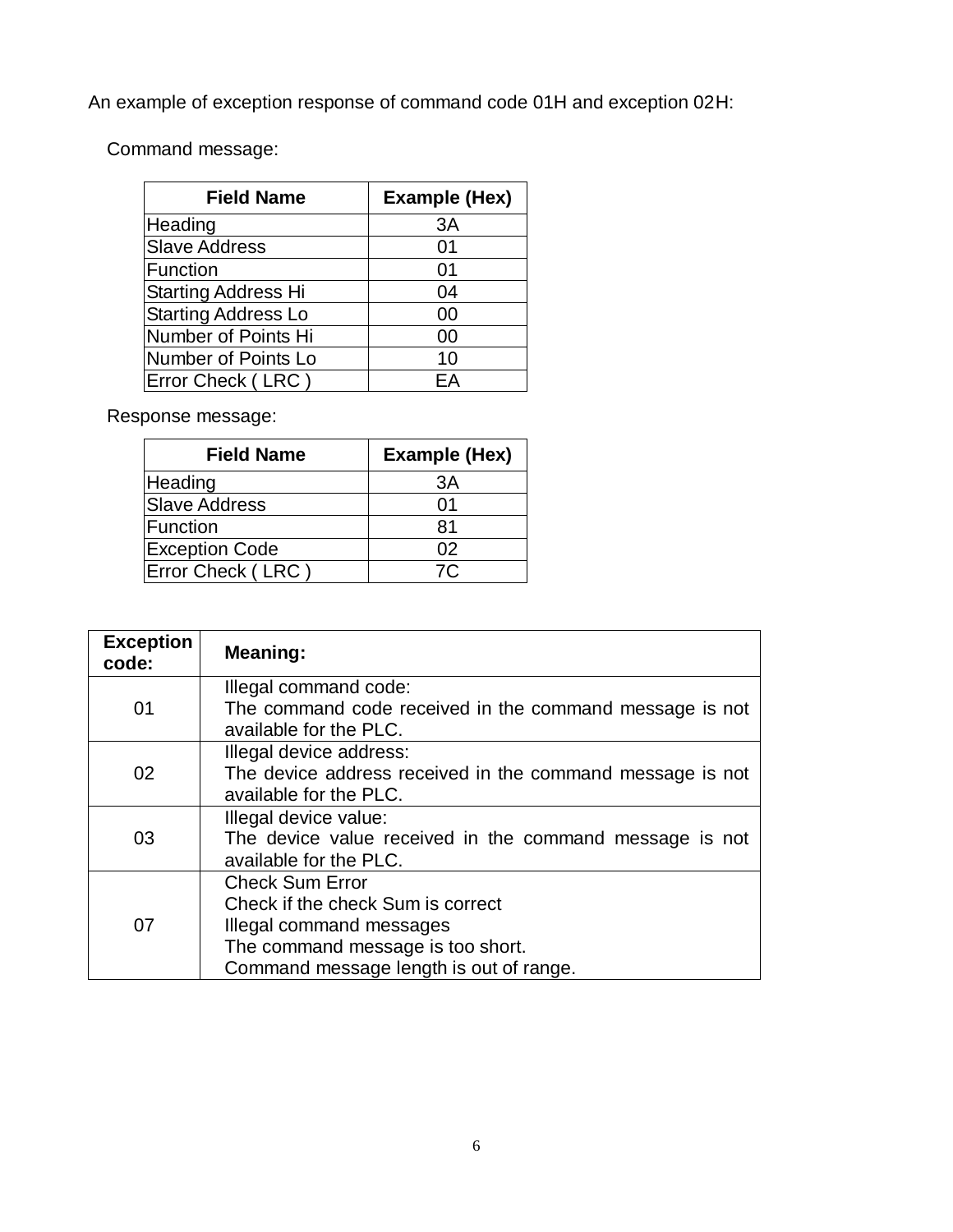The format of data characters depends on the command. The available command codes are described as followed,

| Code | <b>Name</b>                     | <b>Description</b> |
|------|---------------------------------|--------------------|
| 01   | <b>Read Coil Status</b>         | S, Y, M, T, C      |
| 02   | <b>Read Input Status</b>        | S, X, Y, M, T, C   |
| 03   | <b>Read Holding Registers</b>   | <b>T, C, D</b>     |
| 05   | Force Single Coil               | S, Y, M, T, C      |
| 06   | <b>Preset Single Register</b>   | <b>T. C. D</b>     |
| 15   | <b>Force Multiple Coils</b>     | S, Y, M, T, C      |
| 16   | <b>Preset Multiple Register</b> | T, C, D            |
| 17   | <b>Report Slave ID</b>          | None               |

## DELTA DVP-ES Series PLC DEVICE ADDRESS

| <b>Device</b>  | Range           | <b>Effective Range</b> | <b>Address</b> |
|----------------|-----------------|------------------------|----------------|
| S              | $000 - 255$     | $000 - 127$            | 0000~00FF      |
| S              | 246~511         |                        | 0100~01FF      |
| S              | 512~767         |                        | 0200~02FF      |
| $\overline{S}$ | 768~1023        |                        | 0300~03FF      |
| X              | 000~377 (Octal) | 000~177 (Octal)        | 0400~04FF      |
| Y              | 000~377 (Octal) | 000~177 (Octal)        | 0500~05FF      |
| T              | $000 - 255$     | $000 - 127$            | 0600~06FF      |
| М              | $000 - 255$     |                        | 0800~08FF      |
| Μ              | 256~511         |                        | 0900~09FF      |
| М              | 512~767         | 0000~1279              | 0A00~0AFF      |
| M              | 768~1023        |                        | 0B00~0BFF      |
| M              | 1024~1279       |                        | 0C00~0CFF      |
| C              | $000 - 255$     | $000 - 127$<br>232~255 | 0E00~0EFF      |
| D              | $000 - 255$     |                        | 1000~10FF      |
| D              | 256~511         |                        | 1100~11FF      |
| D              | 512~767         | 000~599                | 1200~12FF      |
| D              | 768~1023        | 1000~1143              | 1300~13FF      |
| D              | 1024~1279       |                        | 1400~14FF      |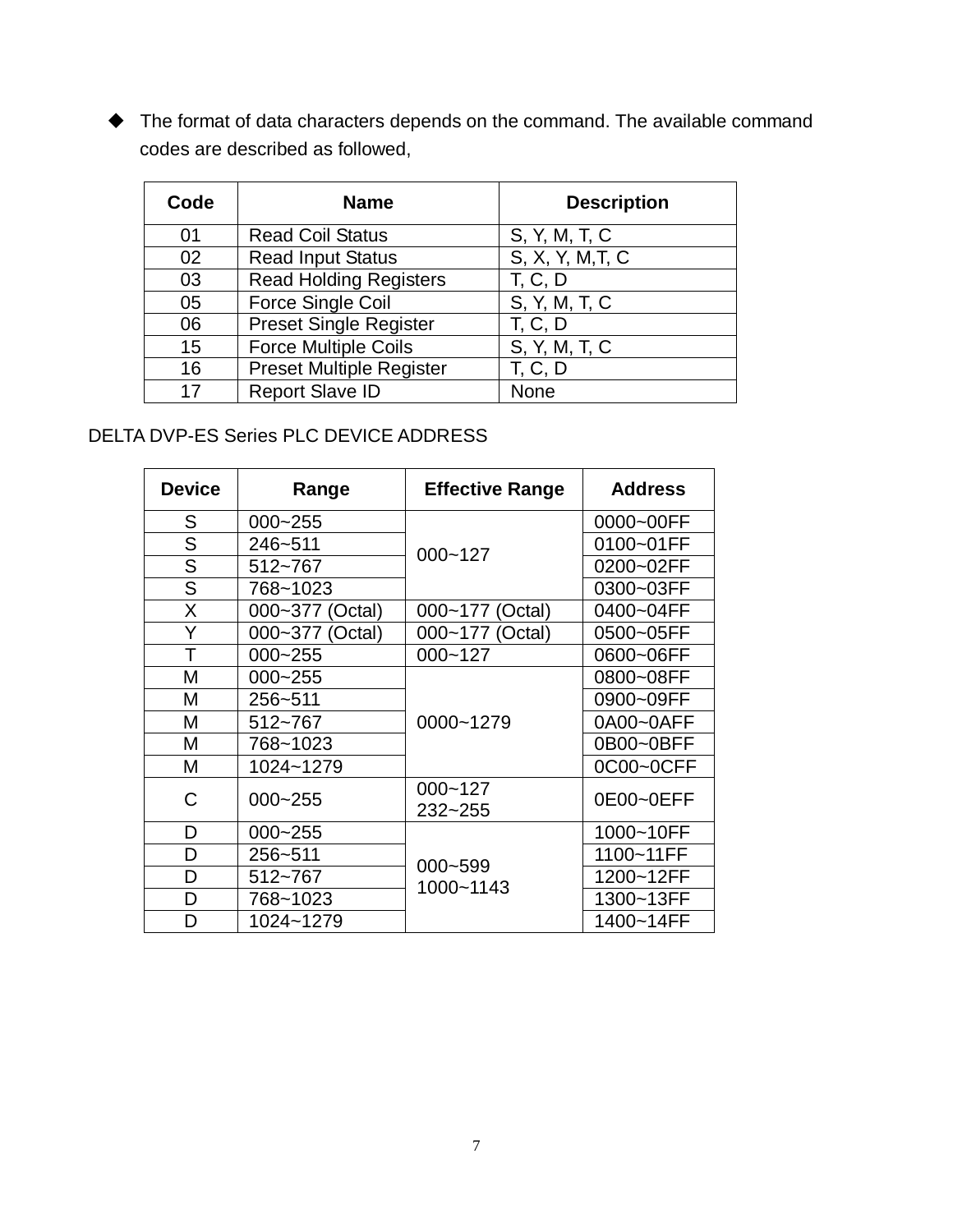#### **Command Code**:**01, Read Coil Status**

| <b>Field Name</b>          | <b>Example (Hex)</b> |
|----------------------------|----------------------|
| Heading                    | 3A                   |
| <b>Slave Address</b>       | 01                   |
| Command code               | 01                   |
| <b>Starting Address Hi</b> | 06                   |
| <b>Starting Address Lo</b> | 14                   |
| Number of Points Hi        | 00                   |
| Number of Points Lo        | 25                   |
| Error Check (LRC)          | RF                   |

Number of Points(max) =  $255 = 0x00FF$ 

- Example: Reading Coils T20~T56 from slave device 01
- PC→ PLC ":01 01 06 14 00 25 BF CR LF"
- PLC→ PC ":01 01 05 CD 6B B2 0E 1B D6 CR LF"

| <b>Field Name</b>     | <b>Example (Hex)</b> |
|-----------------------|----------------------|
| <b>Slave Address</b>  | 01                   |
| Command code          | 01                   |
| <b>Bytes Count</b>    | 05                   |
| Data ( Coils T27T20 ) | CD                   |
| Data ( Coils T35T38 ) | 6Β                   |
| Data ( Coils T43T36 ) | B2                   |
| Data ( Coils T51T44 ) | 0Ε                   |
| Data ( Coils T56T52 ) | 1Β                   |
| Error Check (LRC)     | F6                   |

## **Command Code**:**02, Read Input Status**

| <b>Field Name</b>          | <b>Example (Hex)</b> |
|----------------------------|----------------------|
| Heading                    | ЗA                   |
| <b>Slave Address</b>       | ሰ1                   |
| Command code               | 02                   |
| <b>Starting Address Hi</b> | 05                   |
| <b>Starting Address Lo</b> | 14                   |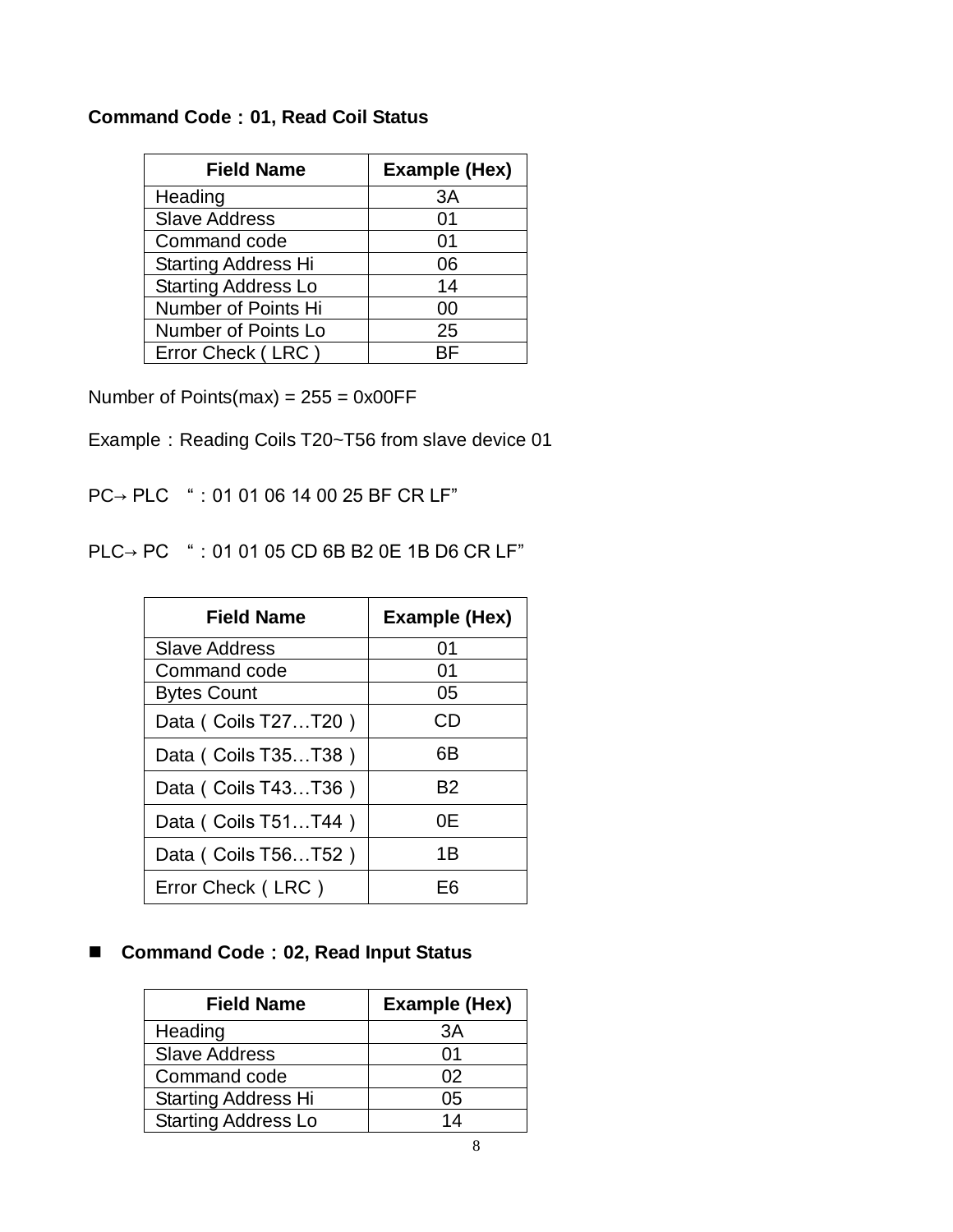| Number of Points Hi | ΩO |
|---------------------|----|
| Number of Points Lo | 25 |
| Error Check (LRC)   |    |

Example: Reading Contact Y024~Y070 from slave device 01

PC→ PLC ": 01 02 05 14 00 25 BF CR LF"

PLC→ PC ": 01 01 05 CD 6B B2 0E 1B E5 CR LF"

| <b>Field Name</b>        | <b>Example (Hex)</b> |
|--------------------------|----------------------|
| <b>Slave Address</b>     | 01                   |
| Command code             | 02                   |
| <b>Bytes Count</b>       | 05                   |
| Data ( Coils Y033Y024 )  | CD                   |
| Data ( Coils Y043 Y034 ) | 6Β                   |
| Data ( Coils Y053 Y044 ) | Β2                   |
| Data ( Coils Y063 Y054 ) | 0Ε                   |
| Data ( Coils Y070Y064 )  | 1B                   |
| Error Check (LRC)        | F5                   |

### **Command Code**:**03, Read Holding Register**

Holding Register: T, C, D

| <b>Field Name</b>          | <b>Example (Hex)</b> |
|----------------------------|----------------------|
| Heading                    | 3A                   |
| <b>Slave Address</b>       | 01                   |
| Command code               | 03                   |
| <b>Starting Address Hi</b> | 06                   |
| <b>Starting Address Lo</b> | 14                   |
| Number of Points Hi        | 00                   |
| Number of Points Lo        | 08                   |
| Error Check (LRC)          |                      |

## Number of Points(max)

 $= 18$  (for 16 bit register)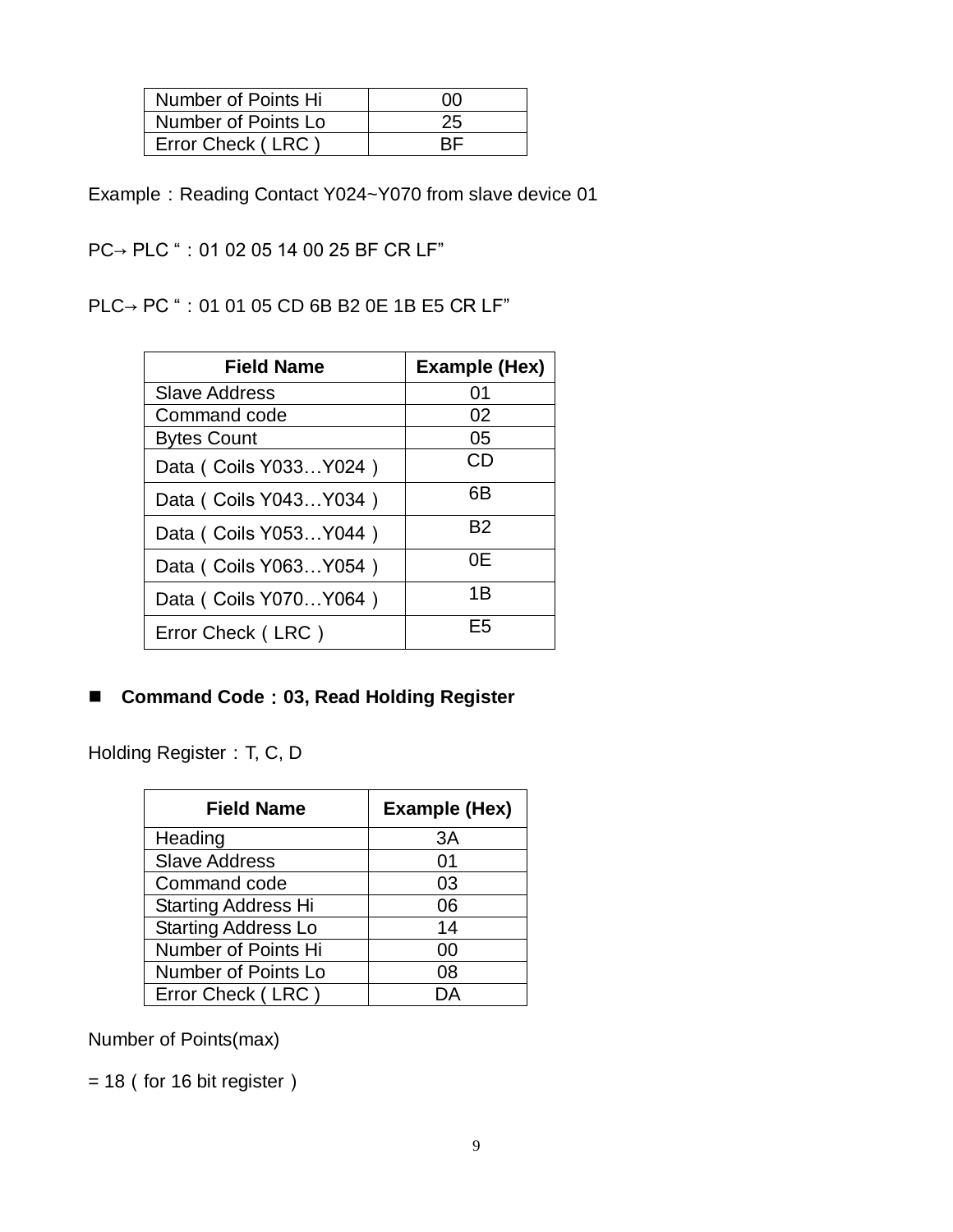= 9(for 32 bit register)

Example: Reading Coils T20~T27 from slave device 01

#### PC→ PLC

":01 03 06 14 00 08 DA CR LF"

## PLC→ PC

":01 03 10 00 01 00 02 00 03 00 04 00 05 00 06 00 07 00 08 B8 CR LF"

| <b>Field Name</b>    | Example (Hex)  |
|----------------------|----------------|
| <b>Slave Address</b> | 01             |
| Command code         | 03             |
| <b>Bytes Count</b>   | 10             |
| Data Hi (T20)        | 00             |
| Data Lo (T20)        | 01             |
| Data Hi (T21)        | 00             |
| Data Lo (T21)        | 02             |
| Data Hi (T22)        | 00             |
| Data Lo (T22)        | 03             |
| Data Hi (T23)        | 00             |
| Data Lo (T23)        | 04             |
| Data Hi (T24)        | 00             |
| Data Lo (T24)        | 05             |
| Data Hi (T25)        | 00             |
| Data Lo (T25)        | 06             |
| Data Hi (T26)        | 00             |
| Data Lo (T26)        | 07             |
| Data Hi (T27)        | 00             |
| Data Lo (T27)        | 08             |
| Error Check (LRC)    | C <sub>8</sub> |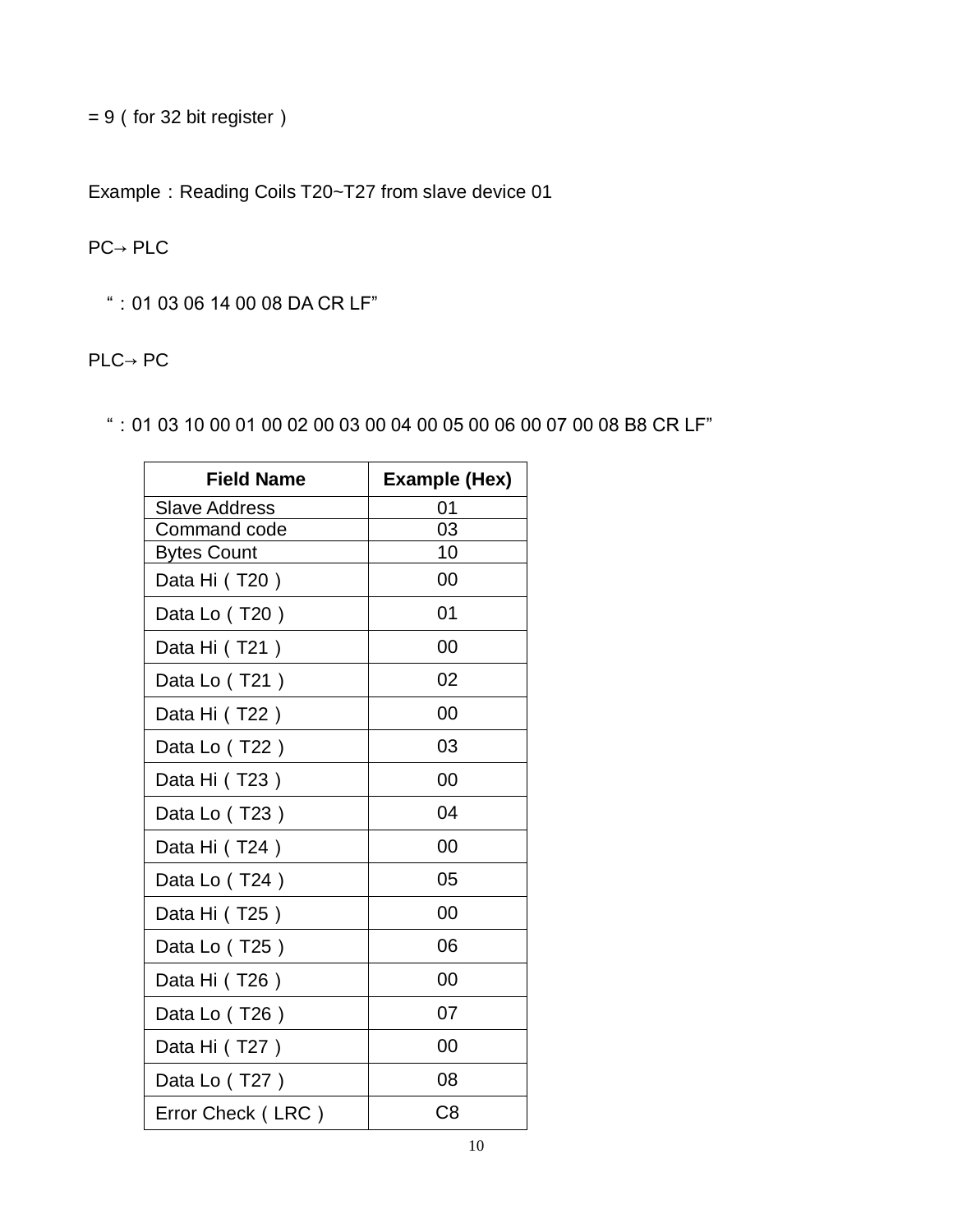# **Command Code**:**05, Force Single Coil**

| <b>Field Name</b>    | <b>Example (Hex)</b> |
|----------------------|----------------------|
| Heading              | 3A                   |
| <b>Slave Address</b> | 01                   |
| Command code         | 05                   |
| Coil Address Hi      | 05                   |
| Coil Address Lo      | 00                   |
| Force Data Hi        | FF                   |
| Force Data Lo        | 00                   |
| Error Check (LRC)    | FR                   |

MMNN = 0xFF00….Coil ON MMNN = 0x0000….Coil OFF

Example: Forcing Coil Y000 ON

PC→ PLC ": 01 05 05 00 FF 00 F6 CR LF"

PLC→ PC ":01 05 05 00 FF 00 F6 CR LF"

| <b>Field Name</b>    | <b>Example (Hex)</b> |
|----------------------|----------------------|
| Heading              | ЗA                   |
| <b>Slave Address</b> | 01                   |
| Command code         | 05                   |
| Coil Address Hi      | 05                   |
| Coil Address Lo      | 00                   |
| Force Data Hi        | FF                   |
| Force Data Lo        | იი                   |
| Error Check (LRC)    | F6                   |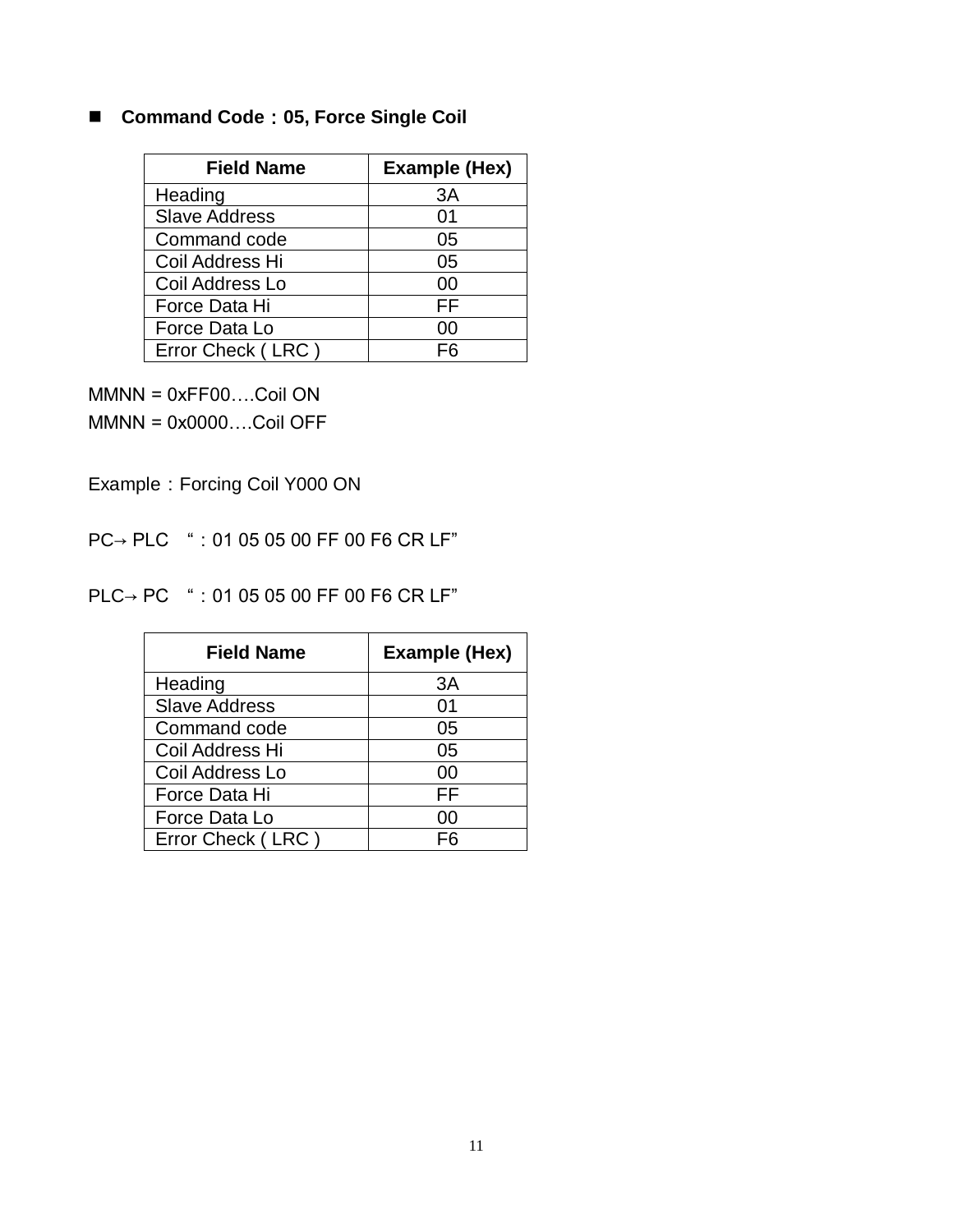#### **Command Code**:**06, Preset Single Register**

| <b>Field Name</b>          | <b>Example (Hex)</b> |
|----------------------------|----------------------|
| Heading                    | 3A                   |
| <b>Slave Address</b>       | 01                   |
| Command code               | 06                   |
| Register Address Hi        | 06                   |
| <b>Register Address Lo</b> | 00                   |
| Preset Data Hi             | 12                   |
| Preset Data Lo             | 34                   |
| Error Check (LRC)          |                      |

Example: Setting Register T0 to 00 03

PC→ PLC ":01 06 06 00 12 34 AD CR LF"

PLC→ PC ":01 06 06 00 12 34 AD CR LF"

| <b>Field Name</b>      | <b>Example (Hex)</b> |
|------------------------|----------------------|
| Heading                | 3A                   |
| <b>Slave Address</b>   | 01                   |
| Command code           | 06                   |
| Register T0 Address Hi | 06                   |
| Register T0 Address Lo | 00                   |
| Preset Data Hi         | 12                   |
| Preset Data Lo         | 34                   |
| Error Check (LRC)      |                      |

Switch (c)

Case 0: T0

 $Q \rightarrow :01 06 06 00 12 34 AD CR LF$ 

Case 1:C0

 $Q \rightarrow 01060E001234AF CR LF$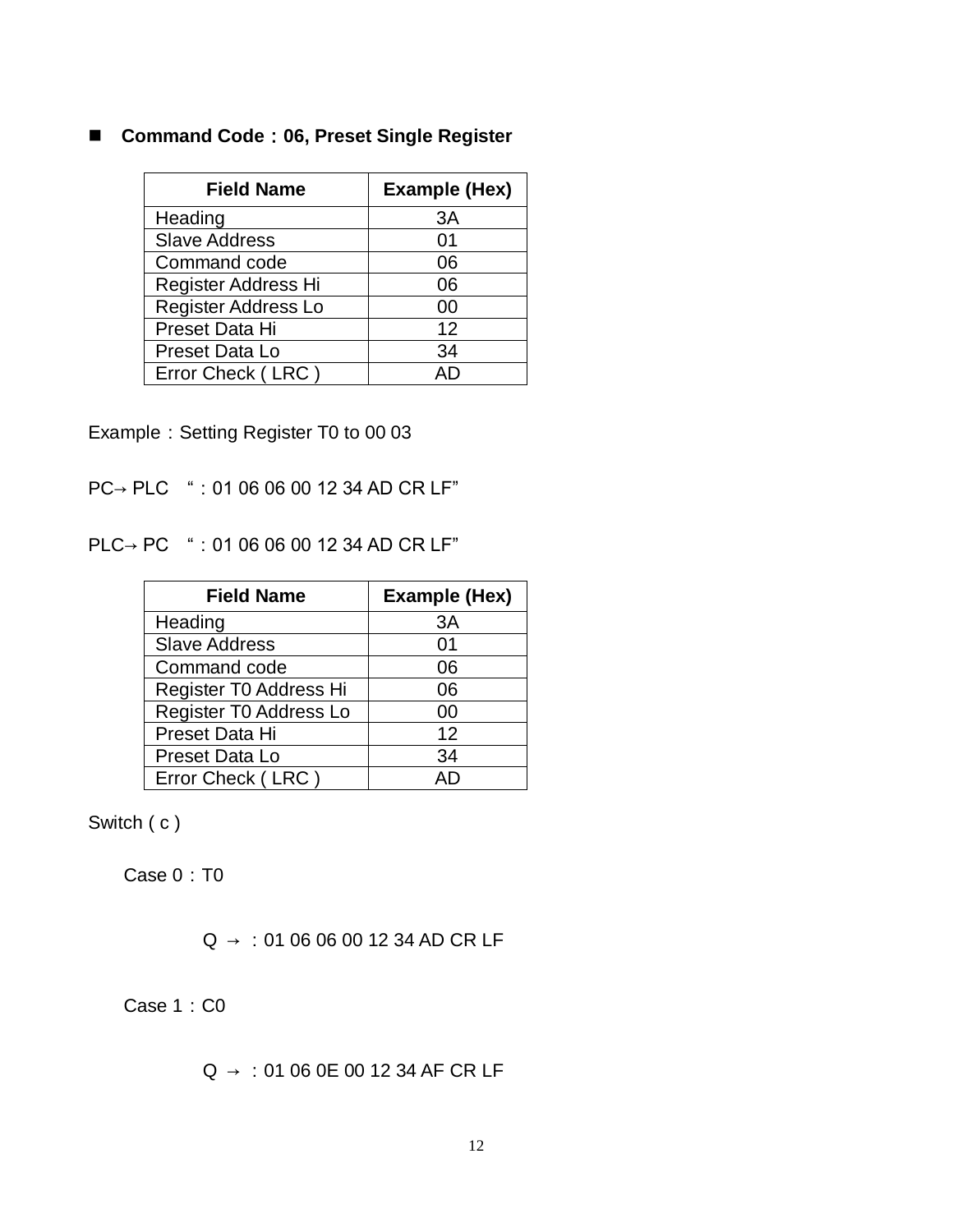Case 2:C232

 $Q \rightarrow :01 06 0E E8 12 34 56 78 EF CR LF$ 

Case 3:D10

 $Q \rightarrow 0106100A123499CRLF$ 

Case 4:D1000

 $Q \rightarrow :01 06 13 E8 12 34 BACR LF$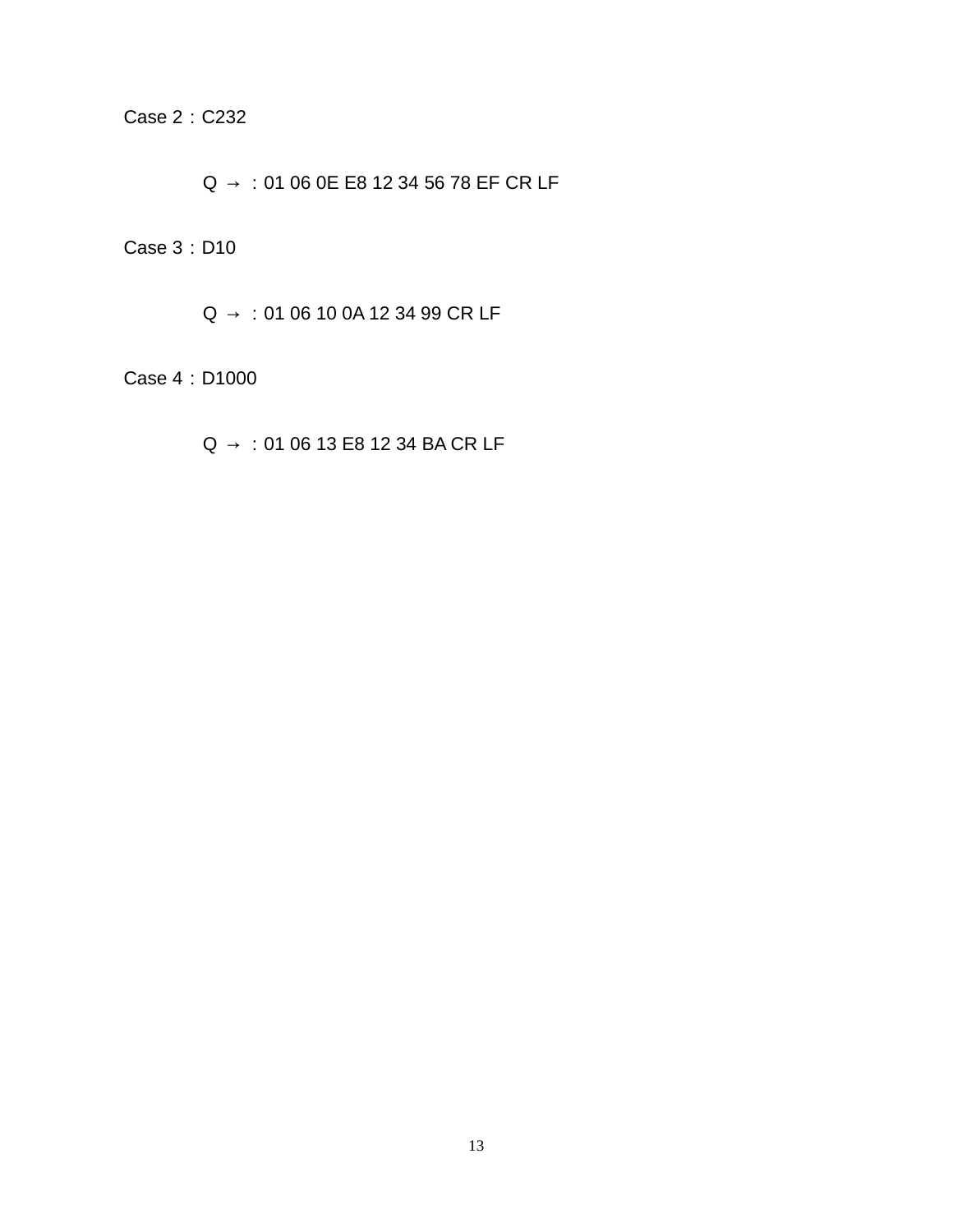# ■ Command Code: 15, Force Multiple Coils

| <b>Field Name</b>           | Example (Hex) |
|-----------------------------|---------------|
| Heading                     | 3A            |
| <b>Slave Address</b>        | 01            |
| Command code                | 0F            |
| Coil Address Hi             | 05            |
| Coil Address Lo             | 00            |
| <b>Quantity of Coils Hi</b> | 00            |
| <b>Quantity of Coils Lo</b> | 0Α            |
| <b>Byte Count</b>           | 02            |
| Force Data Hi               | CD            |
| Force Data Lo               | ი1            |
| Error Check (LRC)           |               |

Quantity of Coils (max) = 255

Example:Setting Coil Y007…Y000 = 1100 1101, Y011…Y010 = 01.

PC→ PLC ":01 0F 05 00 00 0A 02 CD 01 11 CR LF"

PLC→ PC ": 01 0F 05 00 00 0A E1 CR LF"

| <b>Field Name</b>      | <b>Example (Hex)</b> |
|------------------------|----------------------|
| Heading                | 3A                   |
| <b>Slave Address</b>   | 01                   |
| Command code           | 0F                   |
| Register T0 Address Hi | 05                   |
| Register T0 Address Lo | 00                   |
| Preset Data Hi         | 00                   |
| Preset Data Lo         | 0A                   |
| Error Check (LRC)      | Ε1                   |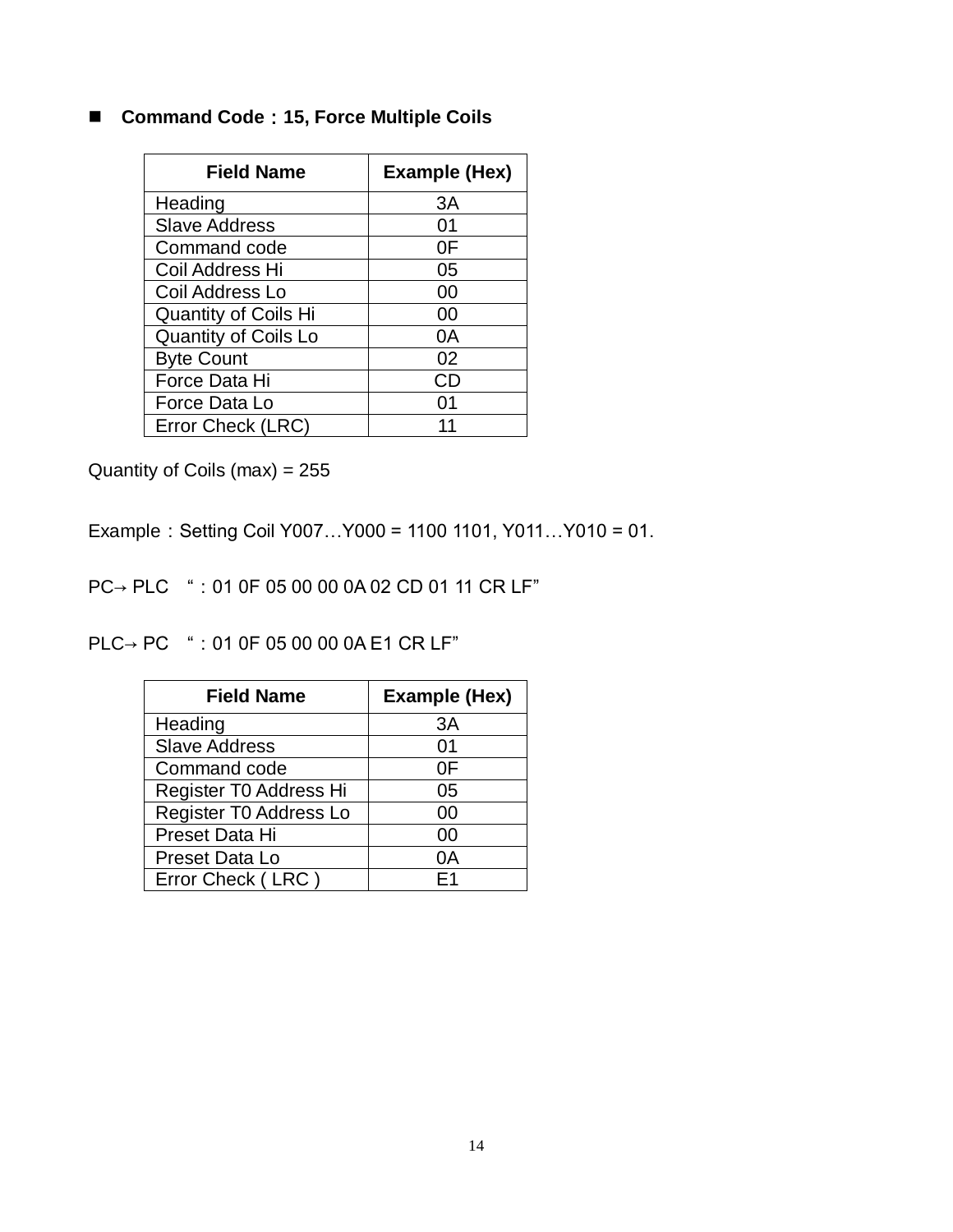#### **Command Code**:**16, Preset Multiple Register**

| <b>Field Name</b>          | Example (Hex) |  |  |
|----------------------------|---------------|--|--|
| Heading                    | 3A            |  |  |
| <b>Slave Address</b>       | 01            |  |  |
| Command code               | 10            |  |  |
| <b>Starting Address Hi</b> | 06            |  |  |
| <b>Starting Address Lo</b> | 00            |  |  |
| Number of Register Hi      | 00            |  |  |
| Number of Register Lo      | 02            |  |  |
| <b>Byte Count</b>          | 04            |  |  |
| Data Hi                    | იი            |  |  |
| Data Lo                    | 0A            |  |  |
| Data Hi                    | 01            |  |  |
| Data Lo                    | 02            |  |  |
| Error Check (LRC)          |               |  |  |

Number of Register(max)

 $= 16$  (for 16 bit register)

 $= 8$  (for 8 bit register)

Example: Setting Register T0 to 00 0A, T1 to 01 02.

PC→ PLC ":01 10 06 00 02 00 04 00 0A 01 02 D6 CR LF"

PLC→ PC ":01 10 06 00 00 02 E7 CR LF"

| <b>Field Name</b>          | <b>Example (Hex)</b> |  |  |
|----------------------------|----------------------|--|--|
| Heading                    | 3A                   |  |  |
| <b>Slave Address</b>       | 01                   |  |  |
| Command code               | 10                   |  |  |
| <b>Starting Address Hi</b> | 06                   |  |  |
| <b>Starting Address Lo</b> | 00                   |  |  |
| Number of Registers Hi     | იი                   |  |  |
| Number of Registers Lo     | 02                   |  |  |
| Error Check (LRC)          | F7                   |  |  |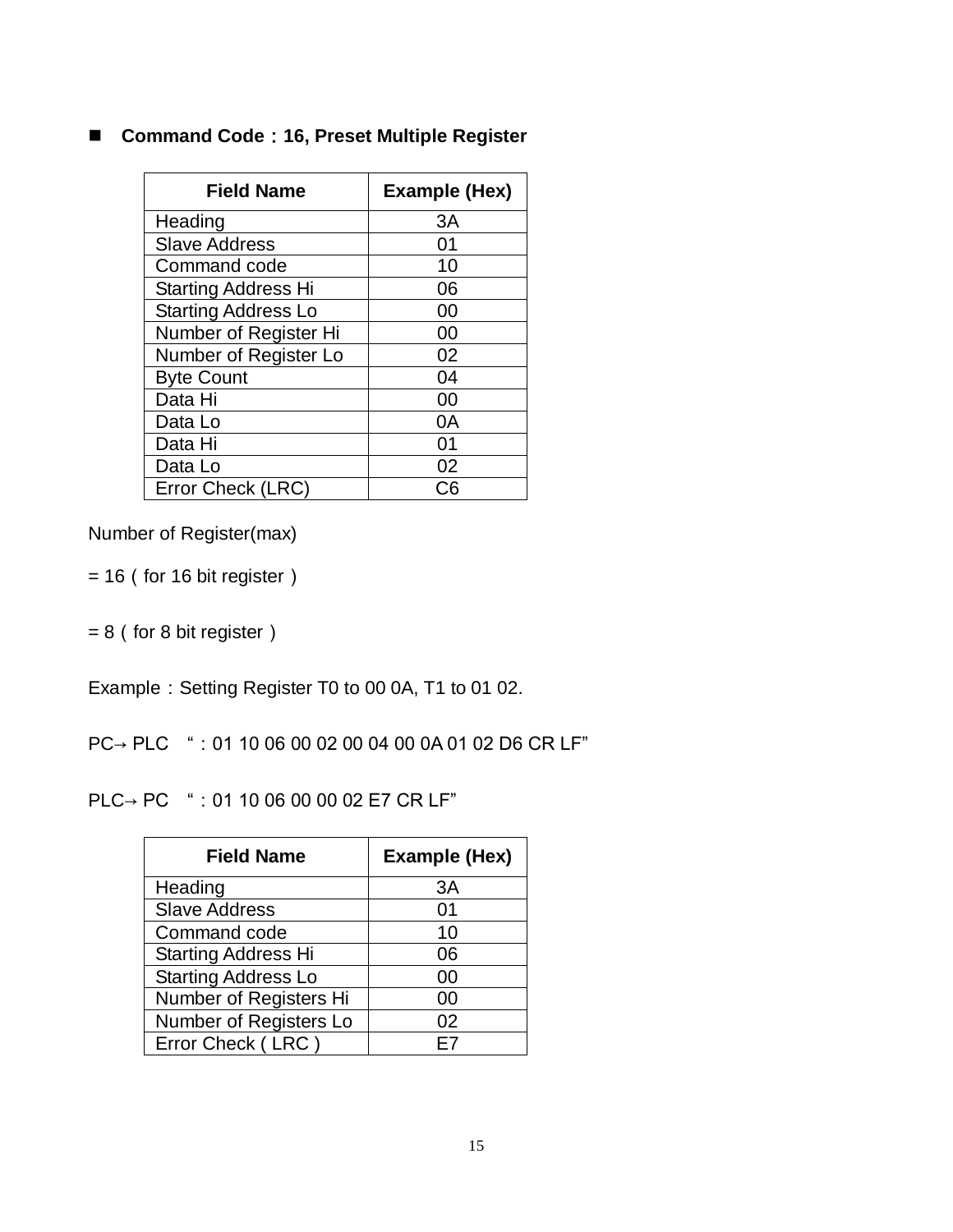#### ■ Command Code: 17, Report Slave ID

Returns a description of controller present at the slave address, the current status of the slave Run indicator, and other information specific to the slave device.

Command message:

| <b>Field Name</b>    | <b>Example (Hex)</b> |  |  |  |
|----------------------|----------------------|--|--|--|
| Heading              | ЗA                   |  |  |  |
| <b>Slave Address</b> | ሰ1                   |  |  |  |
| Command code         | 11                   |  |  |  |
| Error Check (LRC)    |                      |  |  |  |

Response message:

| <b>Field Name</b>                                      | Example (Hex) |
|--------------------------------------------------------|---------------|
| Heading                                                | 3A            |
| <b>Slave Address</b>                                   | 01            |
| Command code                                           | 11            |
| <b>Byte Count</b>                                      | 04            |
| Slave ID                                               | 01            |
| <b>Run Indicator Status</b><br>$00 = OFF$<br>$FF = ON$ | FF            |
| Data 0 (D1001 HI)                                      | 40            |
| Data 1 (D1001 LOW)                                     | 10            |
| Error Check (LRC)                                      | gΑ            |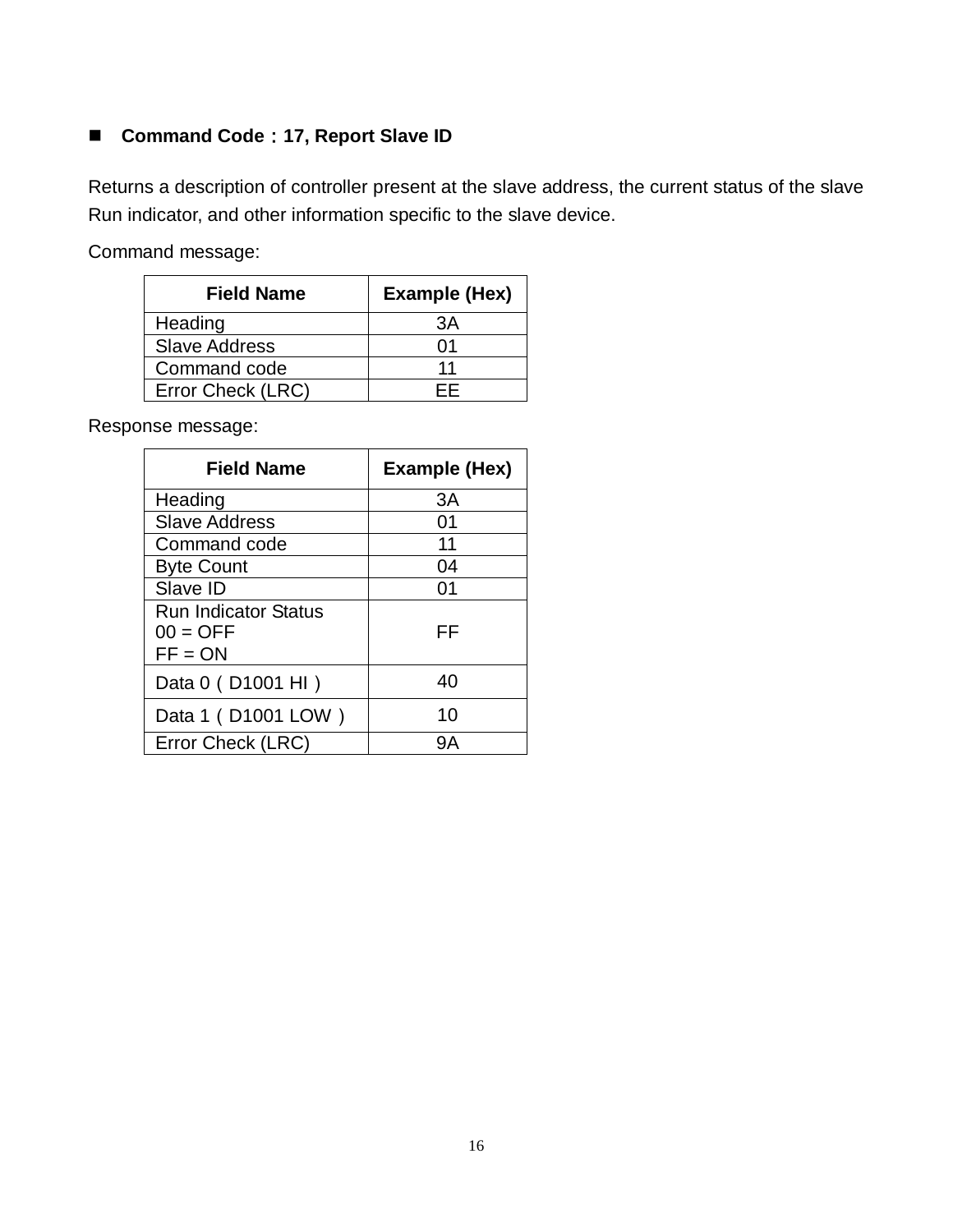| <b>Device</b>  | Range                  | <b>Type</b> | <b>Address</b> | <b>Effective range</b> |                 |             |
|----------------|------------------------|-------------|----------------|------------------------|-----------------|-------------|
|                |                        |             |                | <b>ES/EX/SS</b>        | <b>SA/SX/SH</b> | <b>EH</b>   |
| S              | $000 - 255$            | bit         | 0000~00FF      |                        | $0 - 1023$      | $0 - 1023$  |
| $\overline{S}$ | $246 - 511$            | bit         | 0100~01FF      | $0 - 127$              |                 |             |
| S              | $512 - 767$            | bit         | 0200~02FF      |                        |                 |             |
| $\overline{S}$ | 768~1023               | bit         | 0300~03FF      |                        |                 |             |
| X              | 000~377 (Octal)        | bit         | 0400~04FF      | $0 - 177$              | $0 - 177$       | $000 - 377$ |
| Y              | 000~377 (Octal)        | bit         | 0500~05FF      |                        |                 |             |
| T              | $000 - 255$            | bit/word    | 0600~06FF      | $0 - 127$              | $000 - 255$     | $000 - 255$ |
| $\mathbf{M}$   | $000 - 255$            | bit         | 0800~08FF      |                        |                 | 0000~4095   |
| M              | $256 - 511$            | bit         | 0900~09FF      |                        |                 |             |
| M              | $512 - 767$            | bit         | 0A00~0AFF      |                        |                 |             |
| M              | 768~1023               | bit         | 0B00~0BFF      |                        |                 |             |
| M              | $1024 - 1279$          | bit         | 0C00~0CFF      |                        | $0 - 4095$      |             |
| M              | 1280~1535              | bit         | 0D00~0DFF      |                        |                 |             |
| $\mathbf M$    | 1536~1791              | bit         | B000~B0FF      |                        |                 |             |
| M              | 1792~2047              | bit         | B100~B1FF      |                        |                 |             |
| $\mathbf M$    | 2048~2303              | bit         | B200~B2FF      | $0 - 1279$             |                 |             |
| M              | 2304~2559              | bit         | B300~B3FF      |                        |                 |             |
| M              | 2560~2815              | bit         | B400~B4FF      |                        |                 |             |
| M              | 2816~3071              | bit         | B500~B5FF      |                        |                 |             |
| M              | 3072~3327              | bit         | B600~B6FF      |                        |                 |             |
| M              | 3328~3583              | bit         | B700~B7FF      |                        |                 |             |
| M              | 3584~3839              | bit         | B800~B8FF      |                        |                 |             |
| M              | 3840~4095              | bit         | B900~B9FF      |                        |                 |             |
| $\mathcal{C}$  | $16$ -bit<br>$0 - 199$ | bit/word    | 0E00~0EC7      | $0 - 127$              | $0 - 199$       | $0 - 199$   |
|                | $200 - 255$ 32-bit     | bit/Dword   | 0EC8~0EFF      | $232 - 255$            | $200 - 255$     | $200 - 255$ |

#### **DVP Series PLC Internal Device Communication Address**